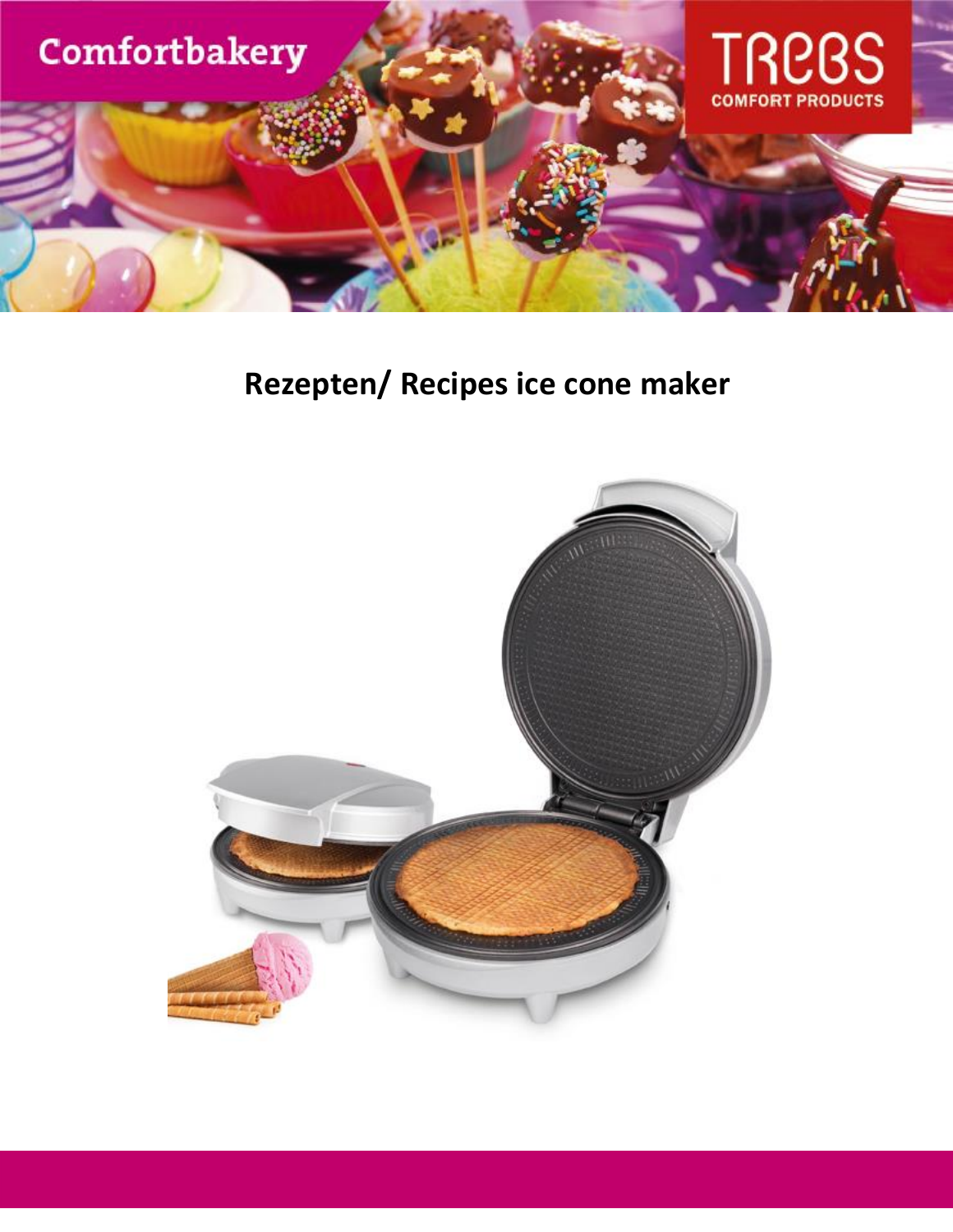



### Content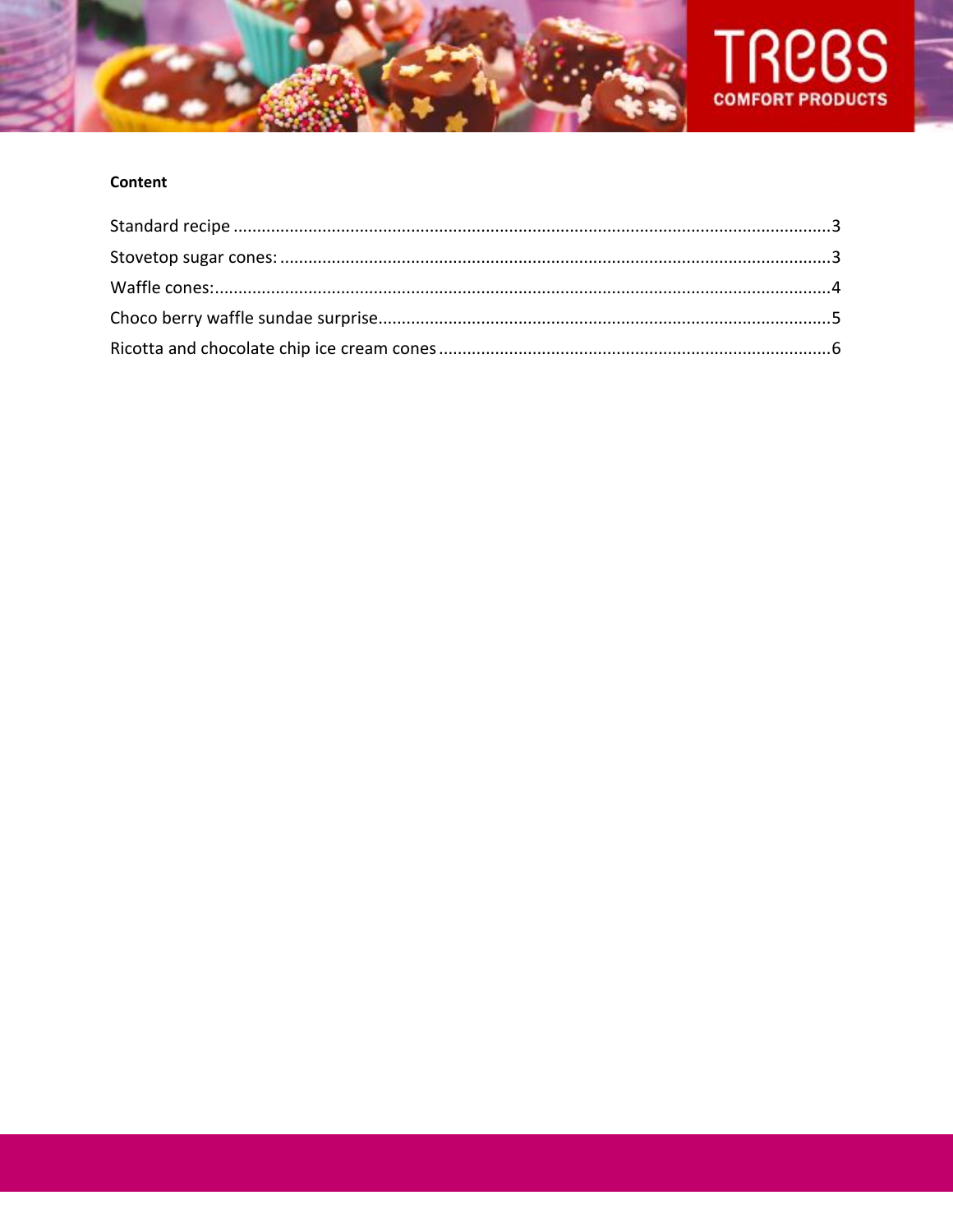

#### **Recipes**

You can use the ice cone maker to make delicious homemade waffles, ice cream cones, waffle scones or waffle rolls. The ice cream cone form is included. If you want to prepare waffle scones it is advised to use a glace. To make waffle rolls you can for example use the back and of a wooden spatula. The size of the tools you need to use depends on the desired size of the waffle roll or scone.

The recipes below can be used to make all possible forms.

#### <span id="page-2-0"></span>**Standard recipe**

*Ingredients:*

- 150 grams butter
- 250 grams sugar
- 1/2 liter of lukewarm water
- 500 grams flour
- 1 knife point of cinnamon
- 2 eggs

Make a creamy batter of the butter, sugar and eggs. While stirring, add the other ingredients slowly until the whole has become a smooth and slightly thick batter.

#### <span id="page-2-1"></span>**Stovetop sugar cones:**

For 8 sugar cones

*Ingredients:*

- 2 large egg whites
- 0,5 cup superfine sugar
- 3 tablespoons whole milk
- 0,5 tsp vanilla extract
- pinch salt
- 2/3 all-purpose flour
- 2 tbs unsalted butter, melted

Place the egg whites, sugar, milk, vanilla, and salt into a mixing bowl and whisk together. Stir in the flour and butter until fully incorporated and batter is smooth.

Lightly spray the ice cone maker with a small amount of cooking spray. Pour 2 1/2 tablespoons batter into the cold skillet and spread into a thin even layer.

Cook for 4 to 5 minutes or until base has set. Quickly lay sugar disc onto a clean towel and top with cone roller. Using a towel and cone roller, roll the sugar disc into a cone shape and hold, seam side down for 1 to 2 minutes or until cone cools and hardens. (this must be done quickly as the disc will begin to harden almost immediately after leaving the skillet) Cool skillet and repeat until all batter has been used.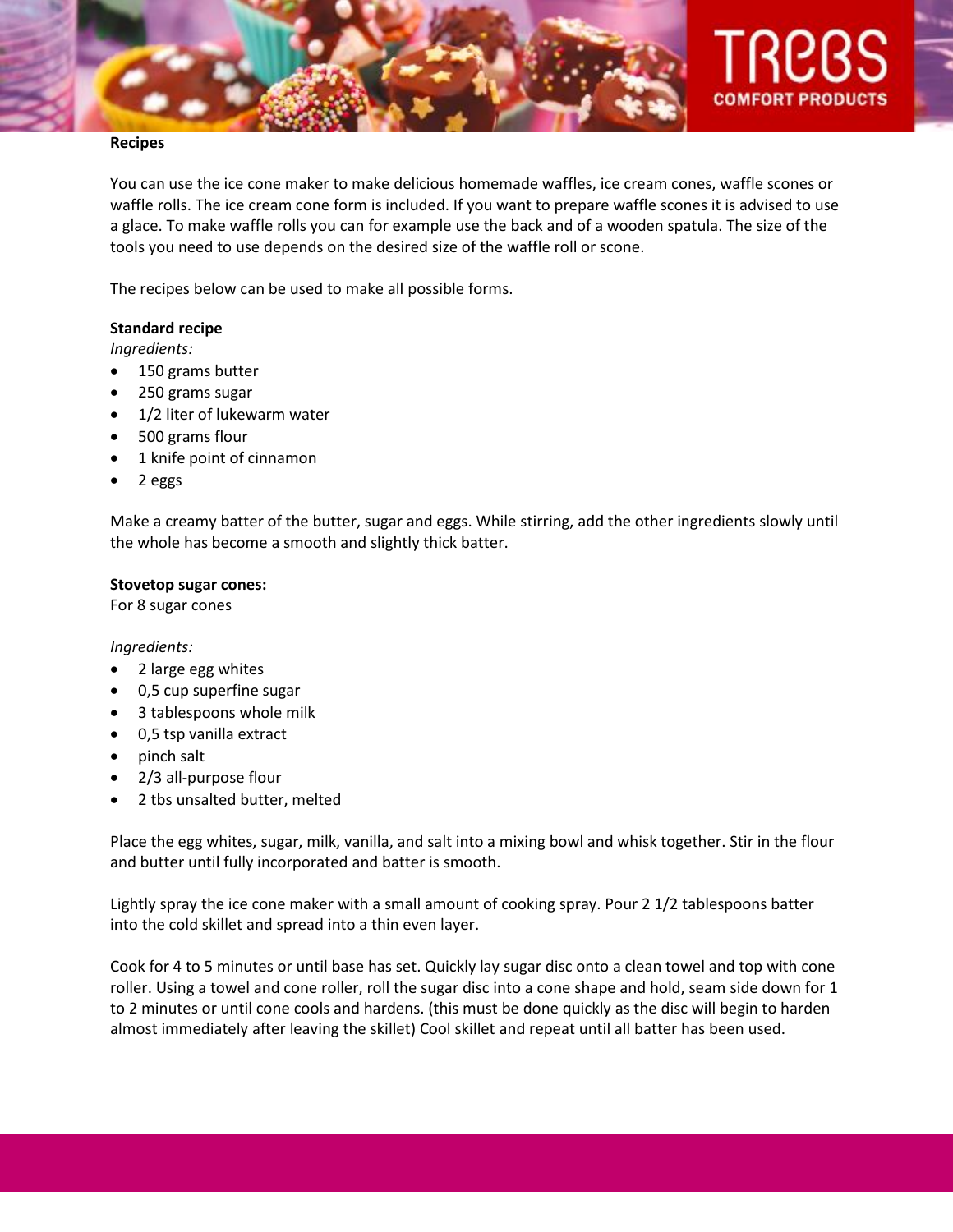

Cool cones completely before dipping the tips in chocolate and setting on parchment until the chocolate hardens. Carefully store in an airtight container for up to three days.

#### <span id="page-3-0"></span>**Waffle cones:**

- 1 egg plus 1 egg white
- $\bullet$  0,25 tsp salt
- 0,25 cup plus 1 tbsp superfine sugar
- 0,25 cup plus 2 tbsp all-purpose flour
- 0,25 cup (0,5 stick) unsalted butter, melted
- 2 tbsp whole milk
- 1 tsp vanilla extract
- melted semisweet or dark chocolate

Pour all ingredients into a mixing bowl and whisk together until no lumps remain. Allow the mixture to sit for 5 minutes.

Heat the waffle cone maker to desired settings.

Pour 3 to 3,5 tablespoons batter into the center of the waffle cone maker and gently press the lid until closed completely. Cook waffle cones for 3 to 5 minutes or until golden brown.

Quickly lay the waffle disc onto a clean towel and top with cone roller. Using a towel and a cone roller, roll the waffle disc into the cone shape and hold, seam side down for 1 to 2 minutes or until the cone cools and hardens. (this must be done quickly as the disc will begin to harden almost immediately after leaving the skillet) Cool skillet and repeat until all batter has been used.

Cool the cones completely before dipping the tips in chocolate and setting on parchment until the chocolate hardens. Carefully store in an airtight container for up to three days.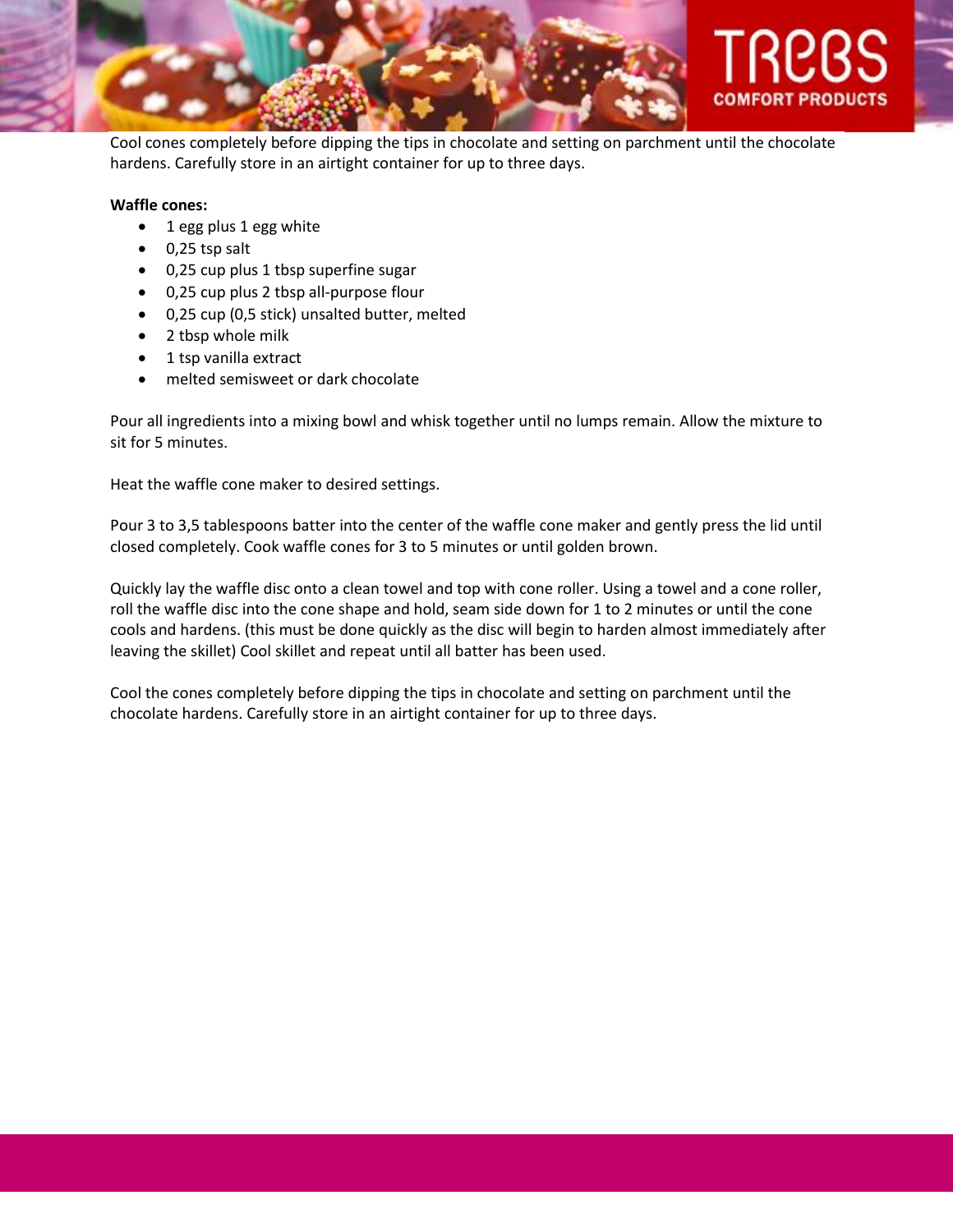

#### <span id="page-4-0"></span>**Choco berry waffle sundae surprise**



#### *Ingredients*

- 3 frozen unsweetened strawberries
- 30 ml chocolate syrup, divided
- 1 waffle cone bowl
- 1 long drink glass
- 120 ml chocolate ice cream
- 2 tbsp whipped topping

Prepare the waffle cone bowl using the standard recipe. Fold the waffle over a glass or cup. Leave the waffle tray on the glass to dry.

Put the frozen strawberries in a microwave-safe bowl, and microwave until thawed, about 25 seconds. Do not drain excess liquid. Set aside.

Pour about 20-25ml of the chocolate syrup into the waffle bowl, tilting the bowl from side to side so the syrup coats as much of the inside as possible. Freeze for 30 minutes, or until the syrup has solidified.

Add the preserve to the bowl of strawberries and mash with a fork until you have a chunky strawberry sauce. Remove the waffle bowl from the freezer and place in a dish.

Scoop ice cream into the waffle bowl. Top with strawberry sauce and the remaining chocolate syrup, and then finish it all off with fresh raspberries and whipped topping.